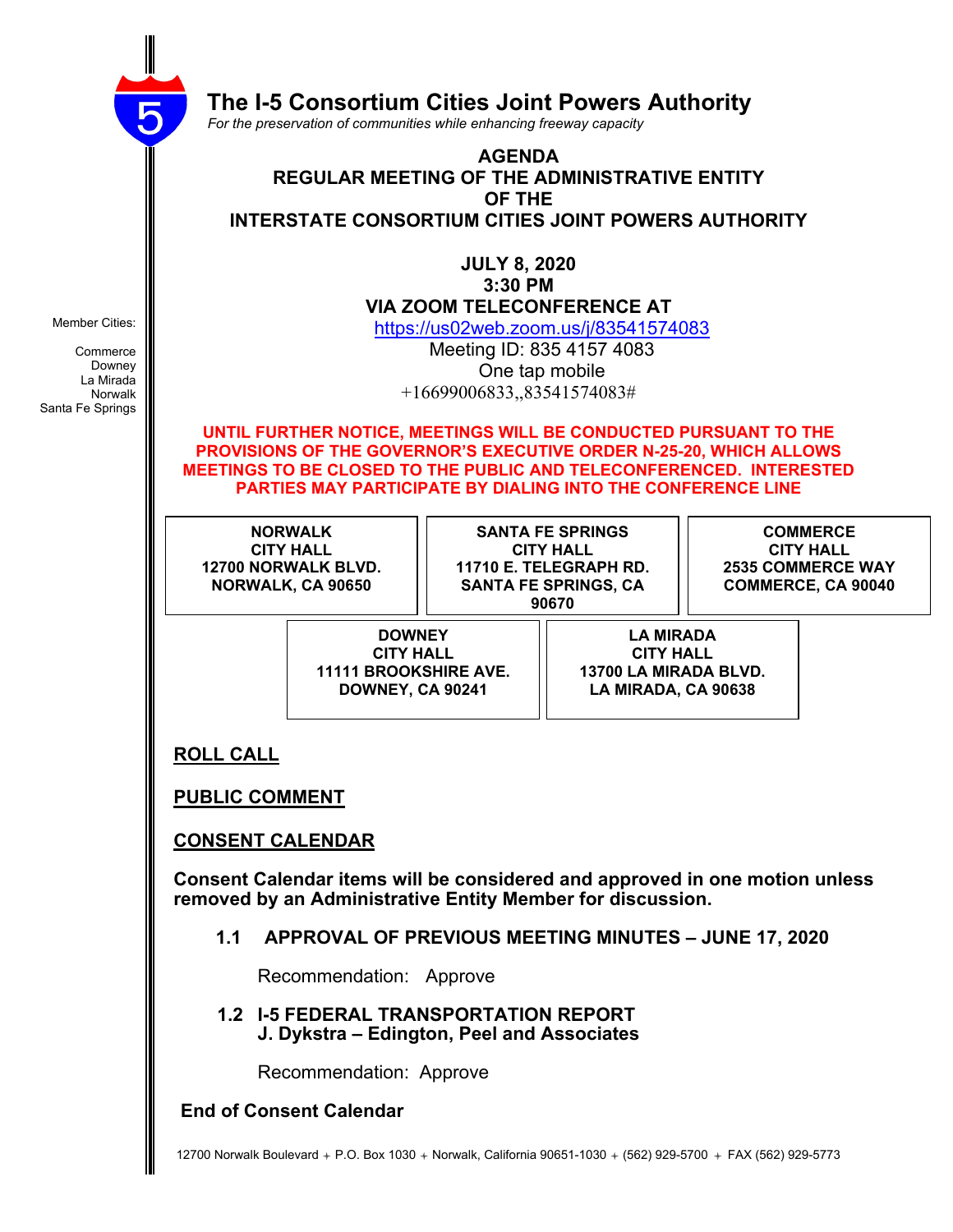### **2.0 I-5 TREE PLANTING CONTRACT (#15-01) PROJECT STATUS**

Recommendation: Provide Direction and/or Receive and File

### **3.0 I-5 STATUS REPORT FROM EXECUTIVE DIRECTOR/AUTHORITY ENGINEER**

Recommendation: Provide Direction and/or Receive and File

### **4.0 REPORT FROM ADMINISTRATIVE ENTITY MEMBERS**

Recommendation: Receive and File

I hereby certify under penalty of perjury under the laws of the State of California that the foregoing agenda was noticed in accordance with the Governor's Executive Order No. N-25-20. Dated this 2<sup>nd</sup> day of July 2020.

# Carmen Martinez Priscilla Moreno Amanda Luis

Isabel Prieto **Susana Hill** Administrative Clerk I Executive Secretary

Carmen Martinez **Amanda Luis** Priscilla Moreno **Amanda Luis** Amanda Luis Office Assistant II **Secretary to City Manager/City Mgr.** Office Specialist City of Norwalk **City of Santa Fe Springs** City of Commerce

Isabel Prieto Susana C. Hill

city of Downey City of La Mirada and Downey City of La Mirada and Downey City of La Mirada and Downey City of <br>The La Mirada and Downey City of La Mirada and Downey City of La Mirada and Downey City of La Mirada and Downey

**Public Comment:** The public is encouraged to address the Commission. Board or Committee on any matter listed on the agenda. The Commission will hear public comment on matters not listed on the agenda during the Oral *Communications period.*

Note: Commission agendas and minutes are available from the Staff Liaison or at the office of the City Clerk, City Hall, 12700 Norwalk Boulevard during regular business hours, 8:00 a.m. to 6:00 p.m., Monday - Thursday and 8:00 a.m. to *5:00 p.m. every other Friday; telephone (562) 929-5720.section*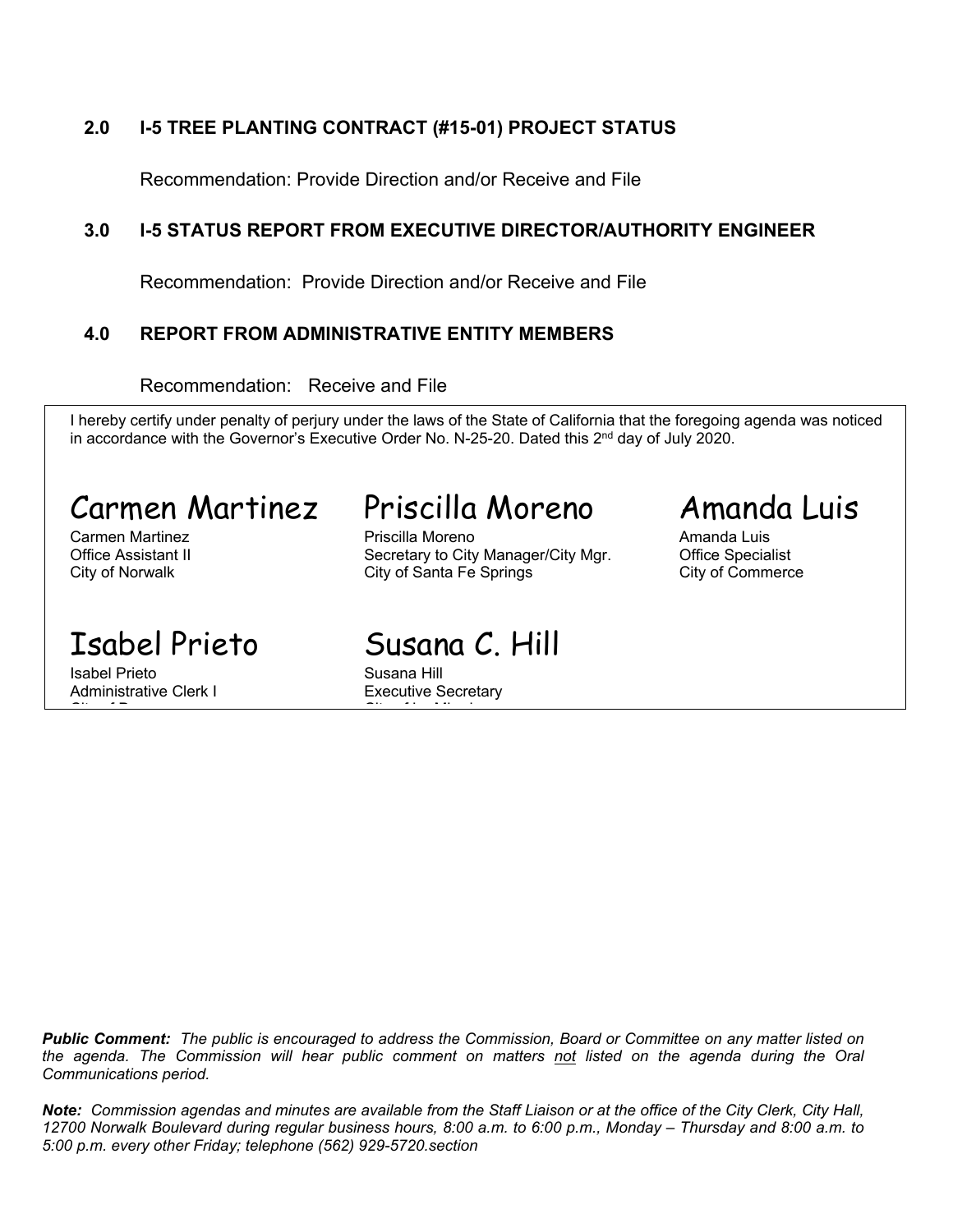#### **MINUTES OF THE SPECIAL MEETING OF THE ADMINISTRATIVE ENTITY I-5 CONSORTIUM CITIES JOINT POWERS AUTHORITY**

#### **WEDNESDAY, JUNE 17, 2020 3:30 PM VIA TELECONFERENCE AT**

**NORWALK CITY HALL 12700 NORWALK BLVD. NORWALK, CA 90650**

**SANTA FE SPRINGS CITY HALL 11710 E. TELEGRAPH RD. SANTA FE SPRINGS, CA 90670**

**COMMERCE CITY HALL 2535 COMMERCE WAY COMMERCE, CA 90040**

**DOWNEY CITY HALL 11111 BROOKSHIRE AVE. DOWNEY, CA 90241**

**LA MIRADA CITY HALL 13700 LA MIRADA BLVD. LA MIRADA, CA 90638**

The regular meeting of the I-5 Consortium Cities Joint Powers Authority Administrative Entity was called to order at 3:33 PM by Administrative Entity Chair Jeff Boynton.

Roll was taken with the following Administrative Entity members present:

Jeff Boynton City of La Mirada John Oskoui **City of Downey** Daniel Hernandez City of Commerce

Ray Cruz **City of Santa Fe Springs** 

Members Absent: Jesus Gomez City of Norwalk

Also present via teleconference was Yvette Kirrin, Authority Engineer/Executive Director – I-5 JPA, Noe Negrete, PW Director, SFS, and Theresa Devoy, City of Norwalk.

**PUBLIC COMMENT** None.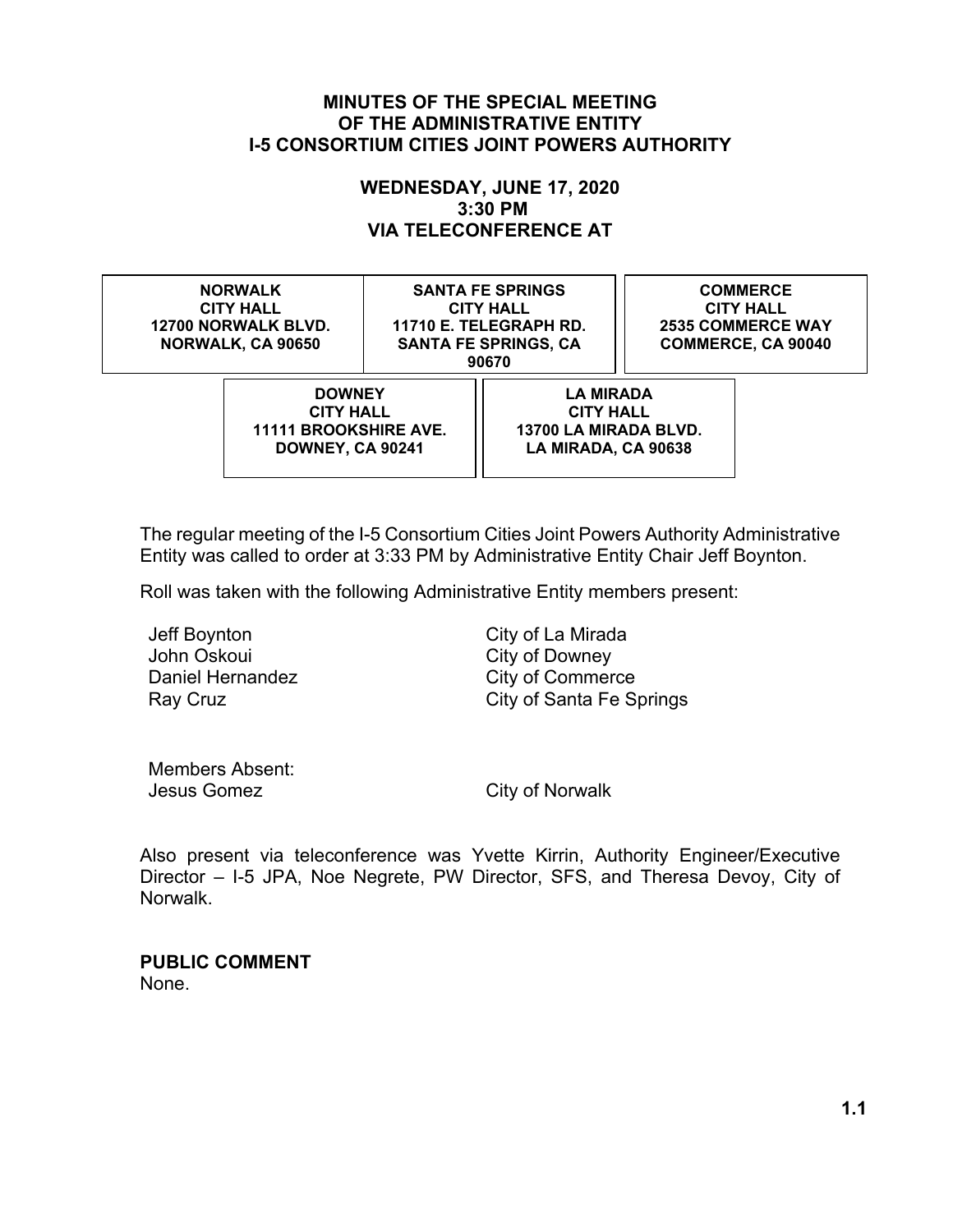### **CONSENT CALENDAR**

It was moved and seconded to approve the Consent Calendar, which included the following:

- $\text{P}$  Previous Meeting Minutes May 13, 2020.
- I-5 Federal Transportation Report Edington, Peel and Associates
- **ENDED:** I-5 Construction Mitigation Project Warrant List

M/S: Oskoui/Cruz

The motion was carried by the following vote:

Yes: AE Members Hernandez, Cruz, Oskoui and Chair Boynton. No: None Absent: Gomez

#### **I-5 FISCAL YEAR MEETING SCHEDULE – 2020/2021**

Ms. Kirrin presented this item. It was noted that a meeting was scheduled for the AE on November 11, which falls on Veterans Day. The group recommended that the meeting get rescheduled, or pushed, November 18. It was noted that the report would be updated for the Policy Board.

The report was received and filed.

#### **I-5 FISCAL YEAR DRAFT BUDGET – 2020/2021**

Ms. Kirrin presented this item, noting there are 2 option, with the status quo A of \$30k annually per member agency and an increase of \$5k per member agency to \$35k annually to stabilize the reserve for Option B, as the reserves are the lowest it's ever been. Discussion noted that this is a tough year, as well as a special assessment could be requested if necessary. The City of Santa Fe Spings asked if the there are ways to reduce spending, including the lobbyist, which was cut in  $\frac{1}{2}$  a few years ago.

A motion was made to recommend Option A (status quo) to the Policy Board.

M/S: Cruz/Oskoui The motion was carried by the following vote:

Yes: AE Members Hernandez, Cruz, Oskoui and Chair Boynton. No: None Absent: Gomez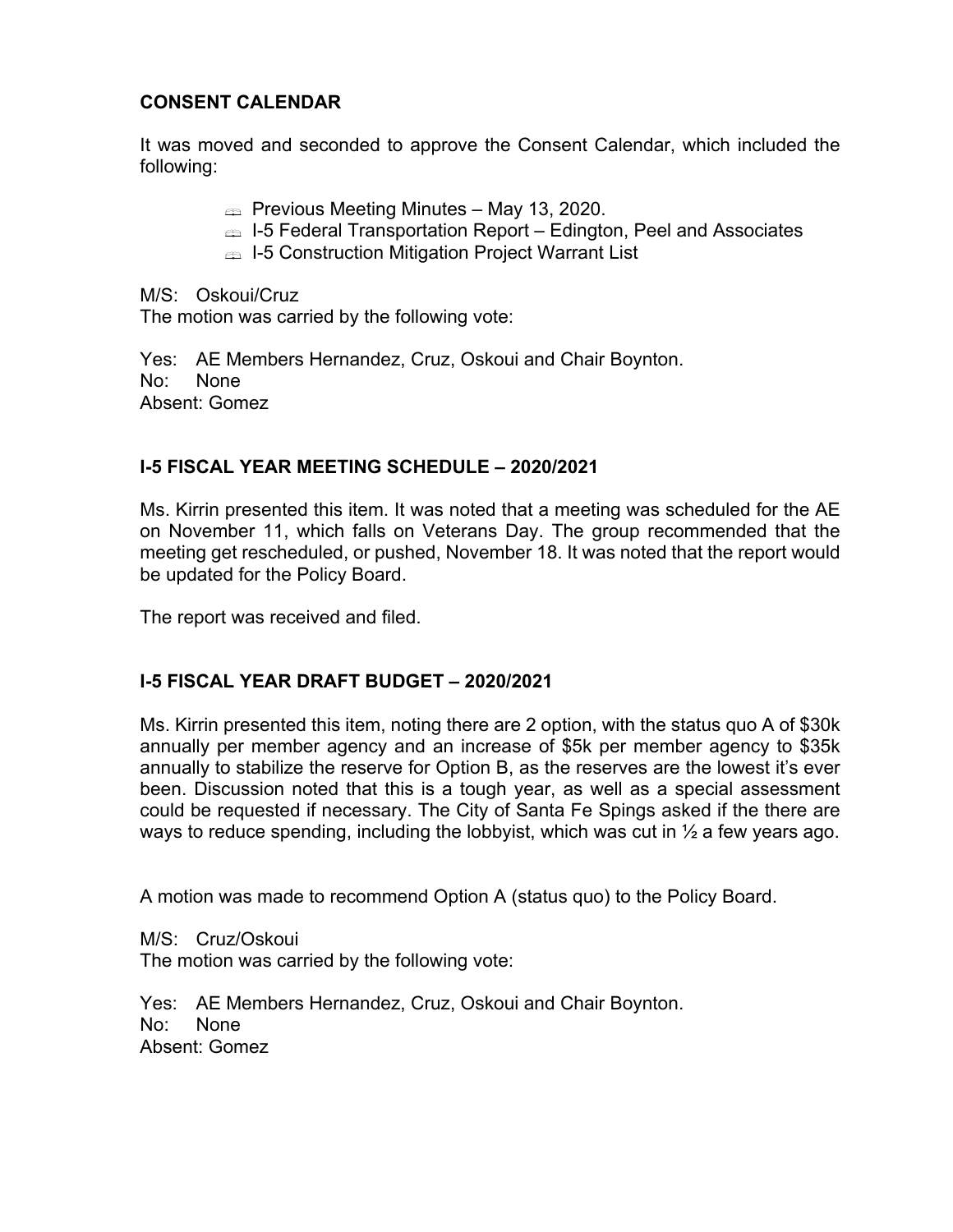#### **I-5 TREE PLANTING PROJECT (15-01) STATUS AND INVOICE APPROVAL**

Ms. Kirrin presented this item. She noted that there were no substantive updates and nor any invoices for approval as part of this month's cycle. She noted that all invoices have been submitted to Caltrans for reimbursement, and that we've been following up since April for status on payment for \$809,094.27.

The report was received and filed.

#### **I-5 STATUS REPORT FROM EXECUTIVE DIRECTOR/AUTHORITY ENGINEER**

Ms. Kirrin presented this item. Regarding Construction Mitigation, Phase 1 and Phase 2, the close out retention audits are stalled as Metro Consultant staff that prepare the audits are furloughed due to Covid-19 and reduced sales tax revenue. Regarding Phase 3, the La Mirada Mayor asked Jeff if makes sense to draft a letter, or not, assuming that there is considerable distraction ongoing that prevents this issue coming into focus. So it's unclear if the Metro deputies are unfocused on this request or just not interested. Jeff noted that he'll try again to contact Supervisor Hahn's Chief of Staff.

A summary update/summary regarding percent complete for each of the remaining three (3) segments from I-5/605 south to the O.C. line that are currently in construction, including Valley View/I-5 = 60%, Norwalk/I-5 = 97% and Florence/I-5 = 87%, as well as major closures and detours.

Regarding the I-605 EIR, Metro ignored our alignment for I-5 (as part of the I-605 EIR project) which was a reduced impact, which was also included in a 2014 PSR/PDS approved document by Caltrans/Metro.

The I-5 EIR is also facing challenges with SB 1743 and possible impacts that require mitigation (cost) due to VMT analysis vs. LOS traffic analysis, which makes it more difficult to construct capacity enhancing freeway projects.

Regarding PPP update, there is nothing further and the direction is status quo.

The report was received and filed.

#### **REPORT FROM ADMINISTRATIVE ENTITY MEMBERS**

No Report.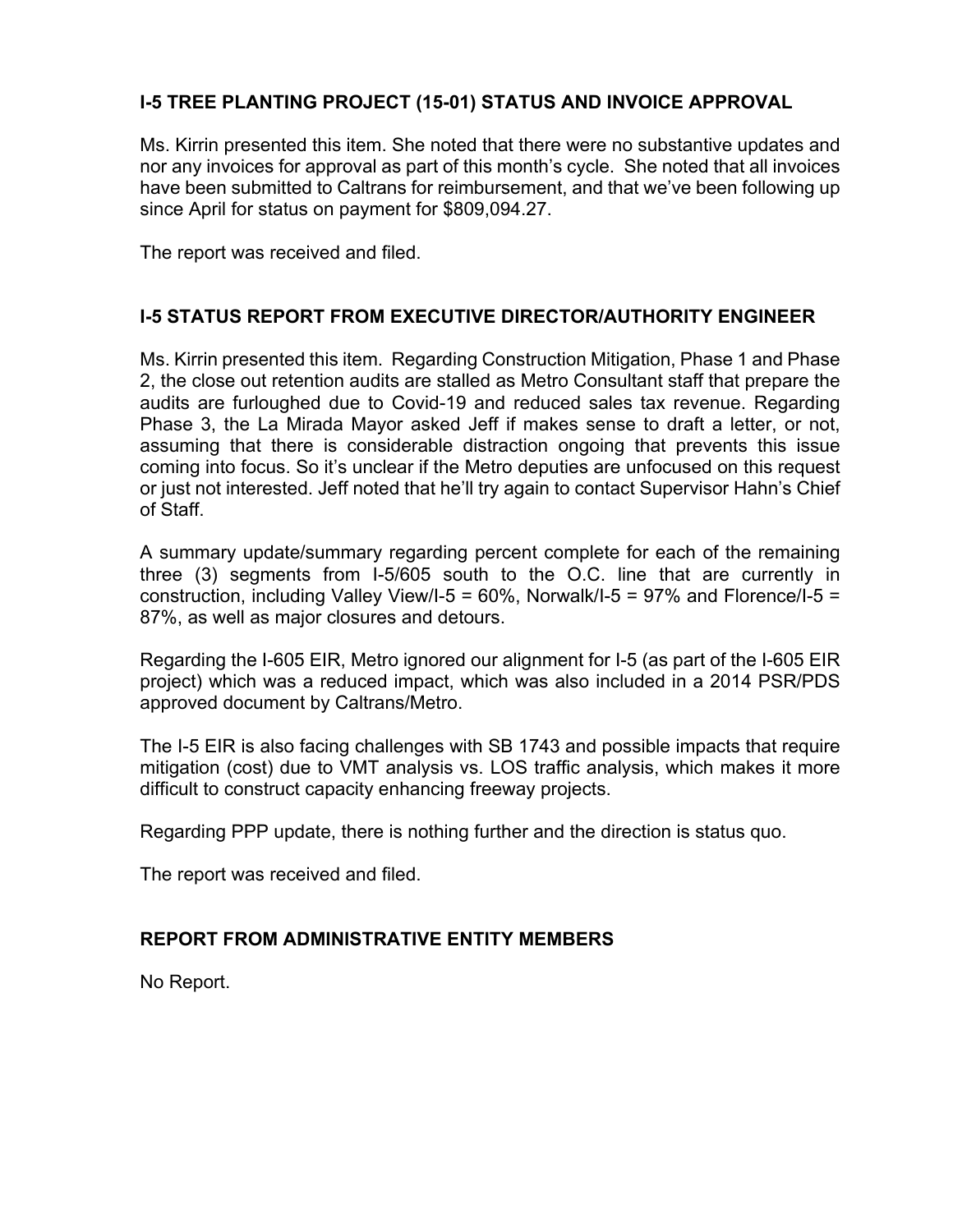## **ADJOURNMENT**

The meeting was adjourned at 4:16 PM.

Jeff Boynton, AE Chair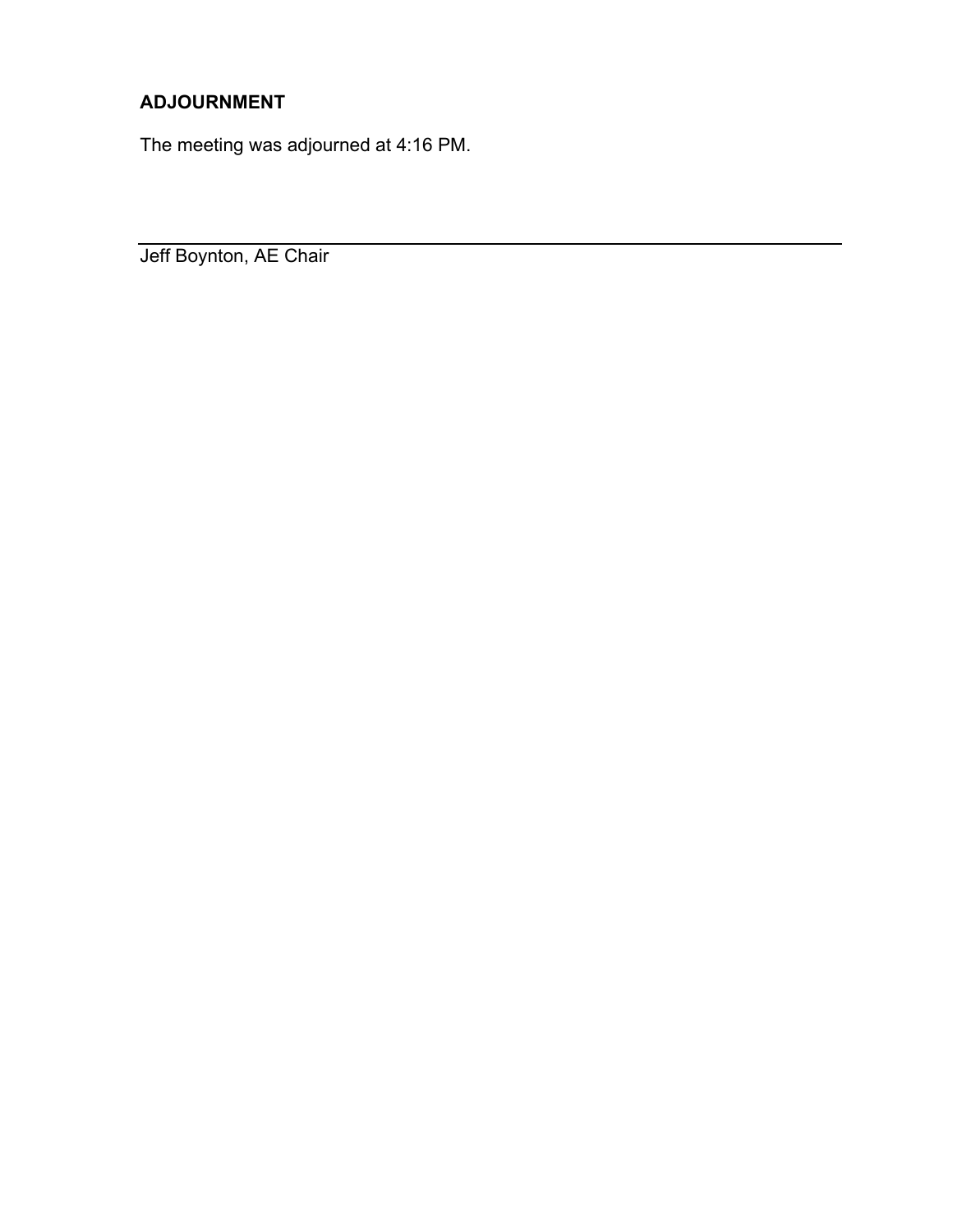#### **Monthly Report by Jim Dykstra to I-5 JPA July 1, 2020**

I and the firm Edington, Peel & Associates provided a range of services during the month in support of the I-5 Joint Powers Authority. These included participation in a number of meetings, telephonic, email and fax exchanges and other communications.

I have continued to coordinate with I-5 JPA executive director Yvette Kirrin and I-5 JPA elected representatives and their staffs in Washington, DC regarding ongoing efforts on behalf of the I-5 widening initiative and the I-5 JPA's priorities and interests in the 116th Congress, providing legislative guidance and information.

The focus of Congress in recent weeks has continued to be on legislation to respond to the Coronavirus crisis and to provide funding to address urgent needs resulting from the pandemic. There have been four packages thus far, with a fifth possibly to come. The House and Senate have spent extended periods out of session during the pandemic, but work continues at the staff level. There is hope that an infrastructure package addressing surface transportation and other issues will be included in stimulus legislation at some point during this session of Congress. I will keep you informed as that measure moves forward, though I think an infrastructure package is probably not likely.

The President has sent his proposed budget for Fiscal Year 2021 to Congress, and the funding cycle for FY21 has begun in the Transportation, Housing, Urban Development and other appropriations subcommittees. Again, work is being done at the staff level while Members are out of town. I will keep you informed as the appropriations process moves forward.

I have been providing information about the infrastructure proposal unveiled by the House Transportation and Infrastructure majority. The committee has completed its action on the measure, and it is expected to be approved on the House floor next week, despite significant Republican concern about the proposal. I have sent regular updates on action in committee this past week.

Earlier, the Senate Environment and Public Works Committee unanimously approved its five-year infrastructure authorization proposal, America's Transportation Infrastructure Act (ATIA). The measure authorizes \$187 billion from the Highway Trust Fund over five years. This is a 27 percent increase over FAST Act funding. Over 90 percent of the funding will be distributed to states by formula. The bill awaits further action.

I have provided information regarding key positions for local delegation members with the Democrats in the majority in the House. Representative Lucille Roybal-Allard is chair of the Homeland Security Subcommittee of the House Appropriations Committee, and Representative Grace Napolitano is chair of the Water Resources and Environment Subcommittee of the House Transportation and Infrastructure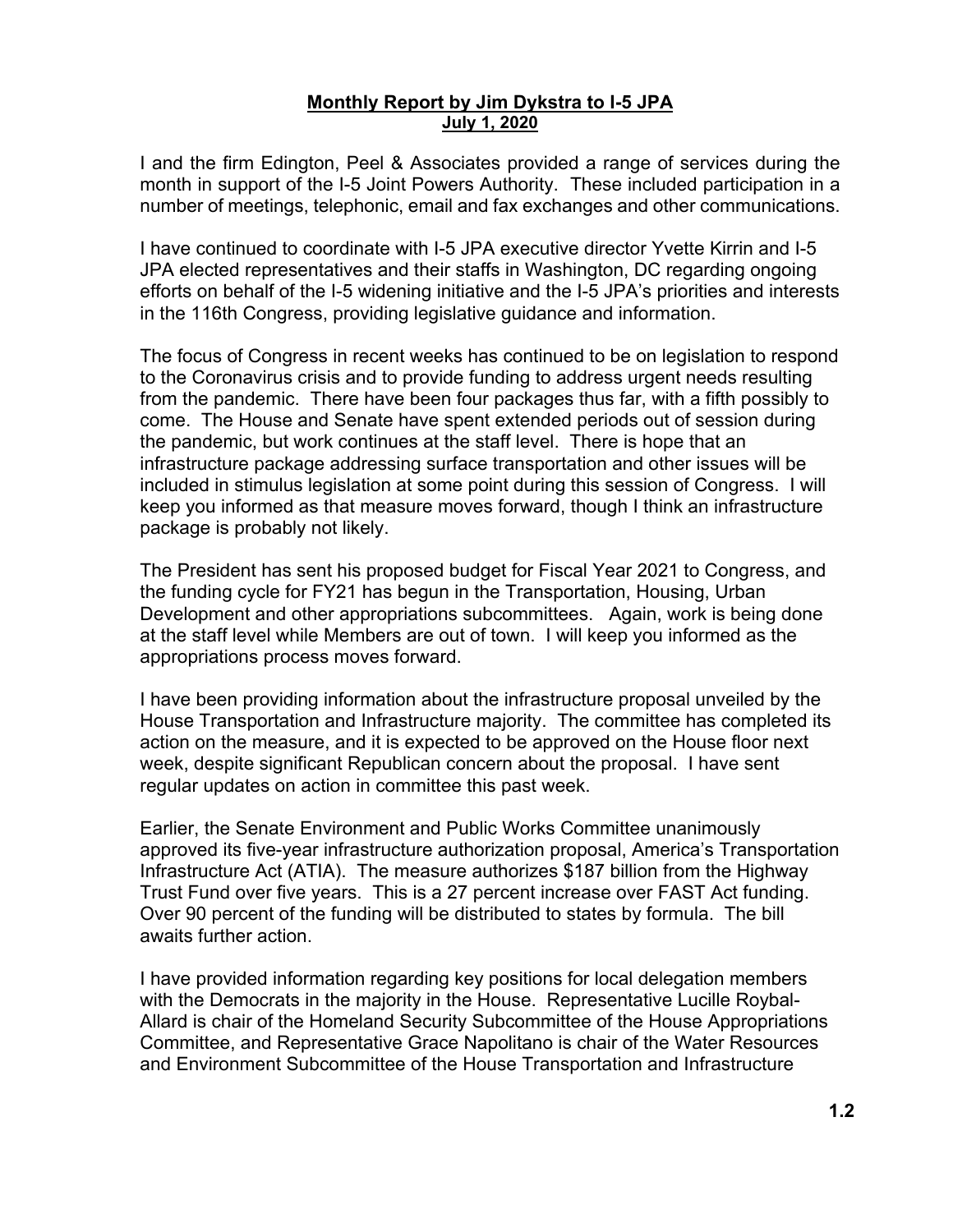Committee. Representative Linda Sanchez is a member of the powerful House Ways and Means Committee and its subcommittees on Oversight, Select Revenue Measures and Social Security.

I am in contact with Victor Castillo, chief of staff to Rep. Lucille Roybal-Allard; legislative director Melissa Kiedrowicz and district staff for Rep. Linda Sanchez; Joe Sheehy, legislative director to Rep. Grace Napolitano; and senior staff of House T&I Committee member Rep. Alan Lowenthal regarding legislative priorities for the I-5 JPA and transportation priorities in the region.

As part of my responsibilities, I closely monitor legislation, as well as seminars, hearings, meetings and publications of key interest to legislators and senior executive branch officials for articles and information pertinent to the project and of possible interest and importance to member cities of the I-5 JPA. I attend Senate and House committee hearings, follow Senate and House floor proceedings, and track legislative initiatives pertinent to the project.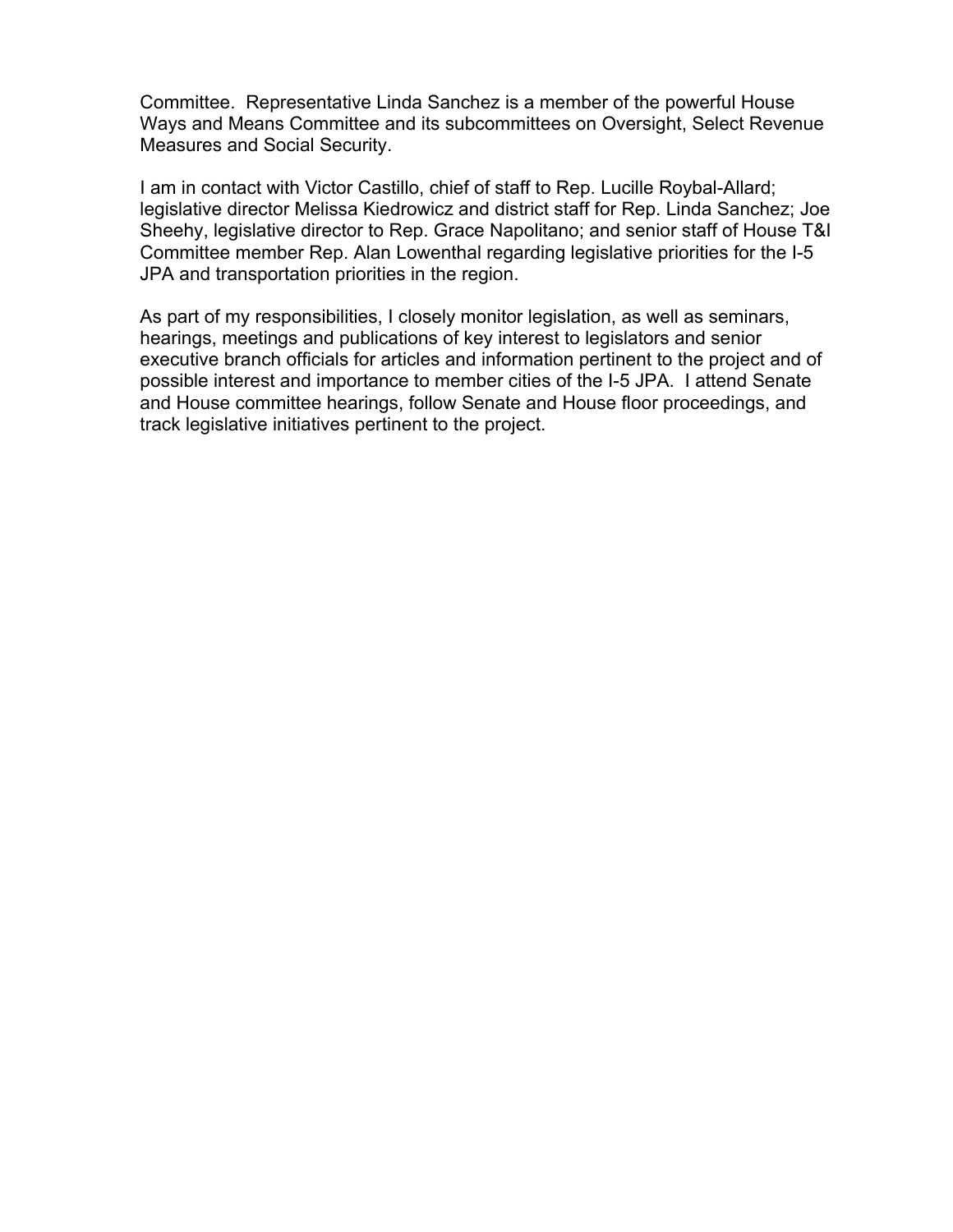#### **AGENDA REPORT I-5 CONSORTIUM CITIES JOINT POWERS AUTHORITY ADMINISTRATIVE ENTITY**

**Date:** July 8, 2020

- **To:** I-5 JPA Administrative Entity
- **From:** Yvette Kirrin, P.E., Executive Director/Authority Engineer
- **Subject:** I-5 Tre Planting Contract (#15-01) Project Status and Invoice Approval

**Recommendation:** Provide Direction and/or Receive and File

Status of Planting: No substantive updates.

We are continuing to wait for a reimbursement from Caltrans for \$809,094.27.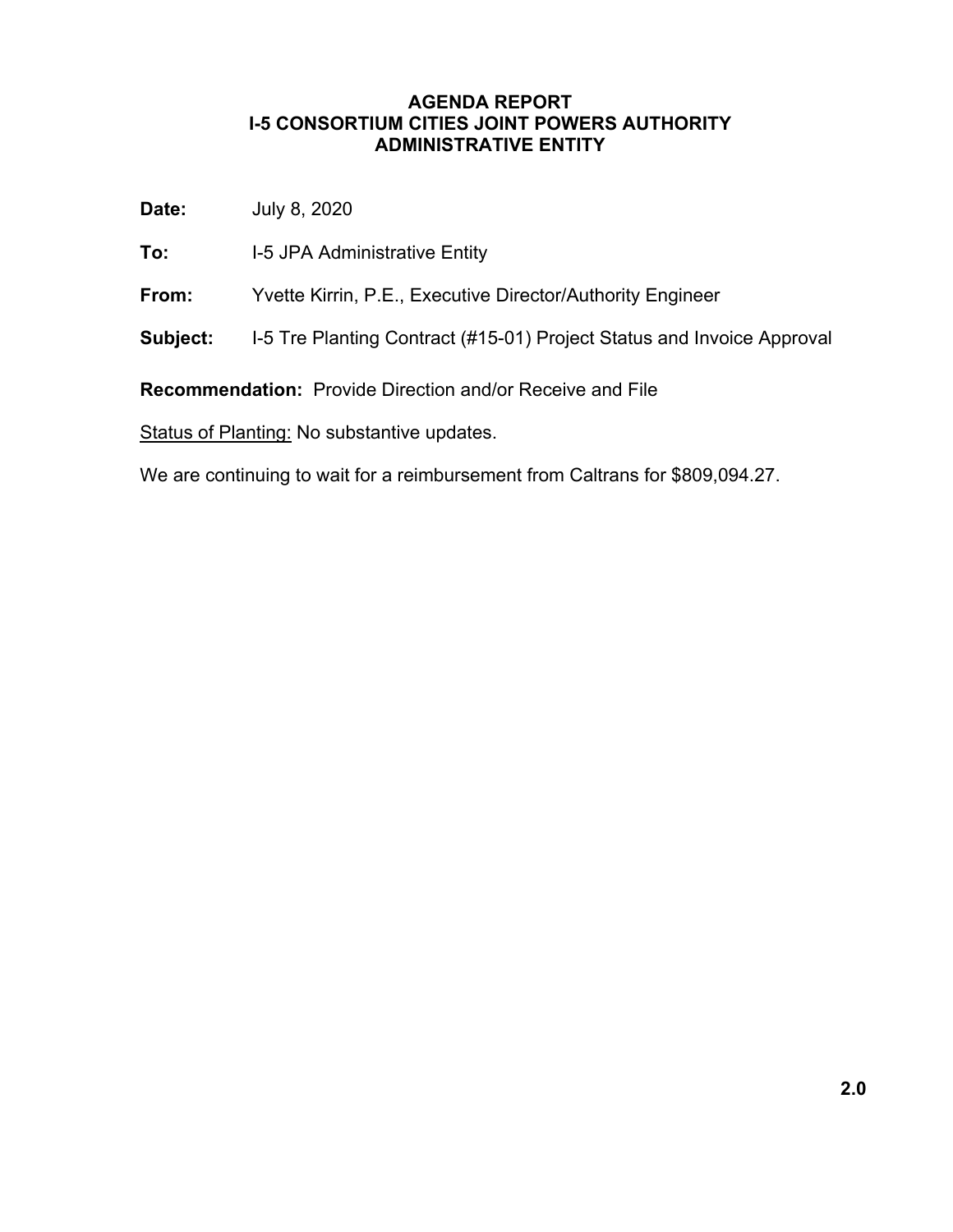#### **AGENDA REPORT I-5 CONSORTIUM CITIES JOINT POWERS AUTHORITY ADMINISTRATIVE ENTITY**

**Date:** July 8, 2020

**To:** I-5 JPA Administrative Entity

**From:** Yvette Kirrin, P.E., Executive Director/Authority Engineer

**Subject:** I-5 Status Report

**Recommendation:** Provide Direction and/or Receive and File

This report combines the report to summarize status regarding the following:

- Construction Mitigation Update
- I-5 South (I-605 to County Line) Update
- I-605 Corridor EIR Update
- I-5 Environmental Document (I-605 to I-710) Update
- PPP Update

#### I-5 Construction Mitigation Projects

No Significant updates for Phase 1 and Phase 2 as the Accounting/Audit consultants with Metro have been temporarily furloughed due to COVID- 19 and expenditure cuts.

Phase 3 will be submitted per the direction of the June 2020 Policy Board.

#### I-5 South (I-605 to County Line) Update - Segment(s) Status:

Below is a table that will be updated monthly that details the three (3) ongoing construction segments of the I-5 (605/S) project. Specific issues regarding the overall project and/or each segment will be detailed, as needed, below the table.

| <b>Segment</b>                     | <b>Phase</b>             | % Const.<br><b>Complete</b>       | % Const. Time<br><b>Complete</b> |
|------------------------------------|--------------------------|-----------------------------------|----------------------------------|
| Valley View (Segment 2)            | In Construction          | 63%                               | 64%                              |
| Rosecrans (Segment 3)              | Construction<br>Complete | <b>Plant Establishment Period</b> |                                  |
| Norwalk (Segment 4)                | In Construction          | 97%                               | 84%                              |
| Florence (Segment 5)               | In Construction          | 88%                               | 81%                              |
| Carmenita (Stand Alone<br>Segment) | Construction<br>Complete | <b>Plant Establishment Period</b> |                                  |